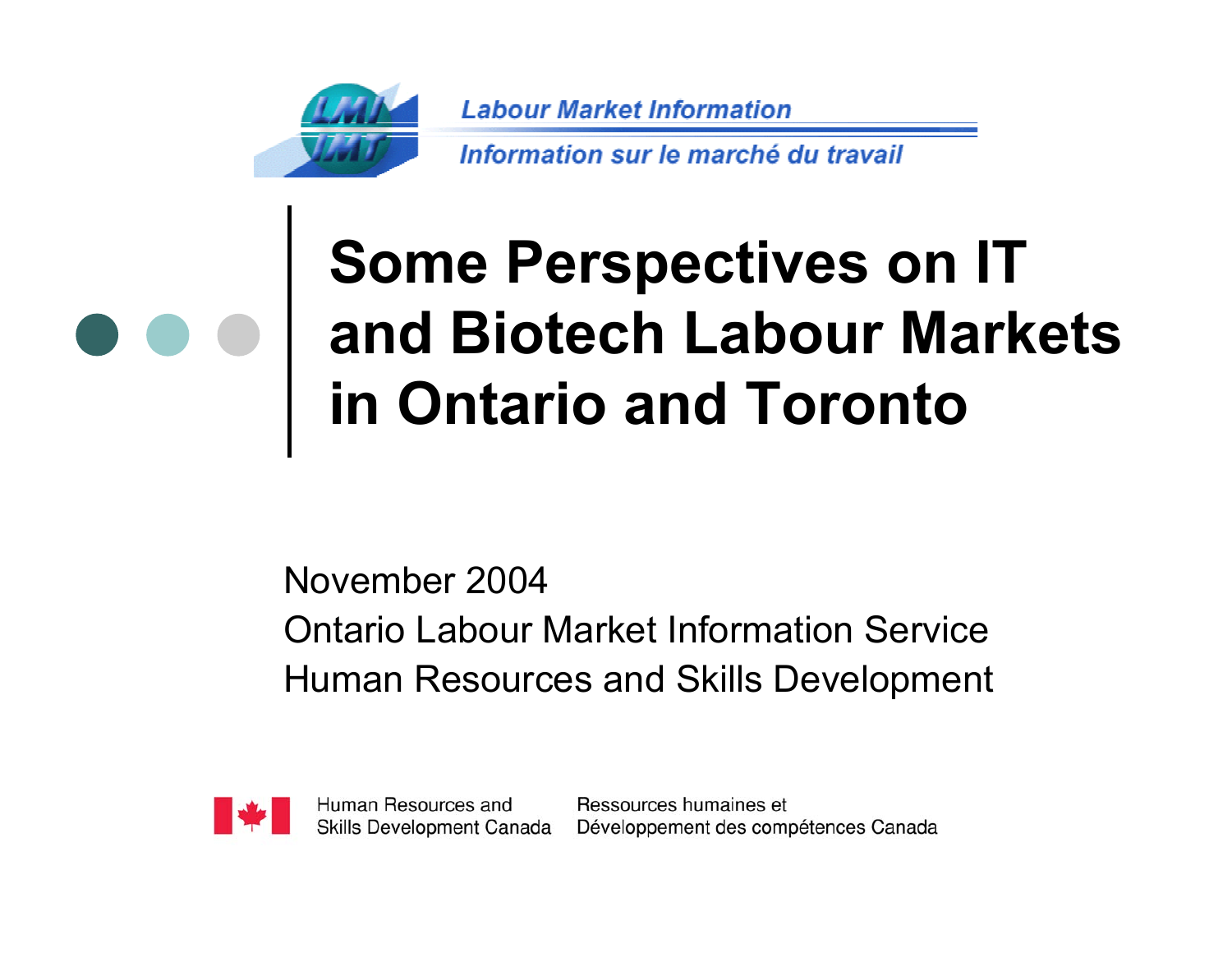#### **Major Players in the Biotech Industry**

**University/Academics**

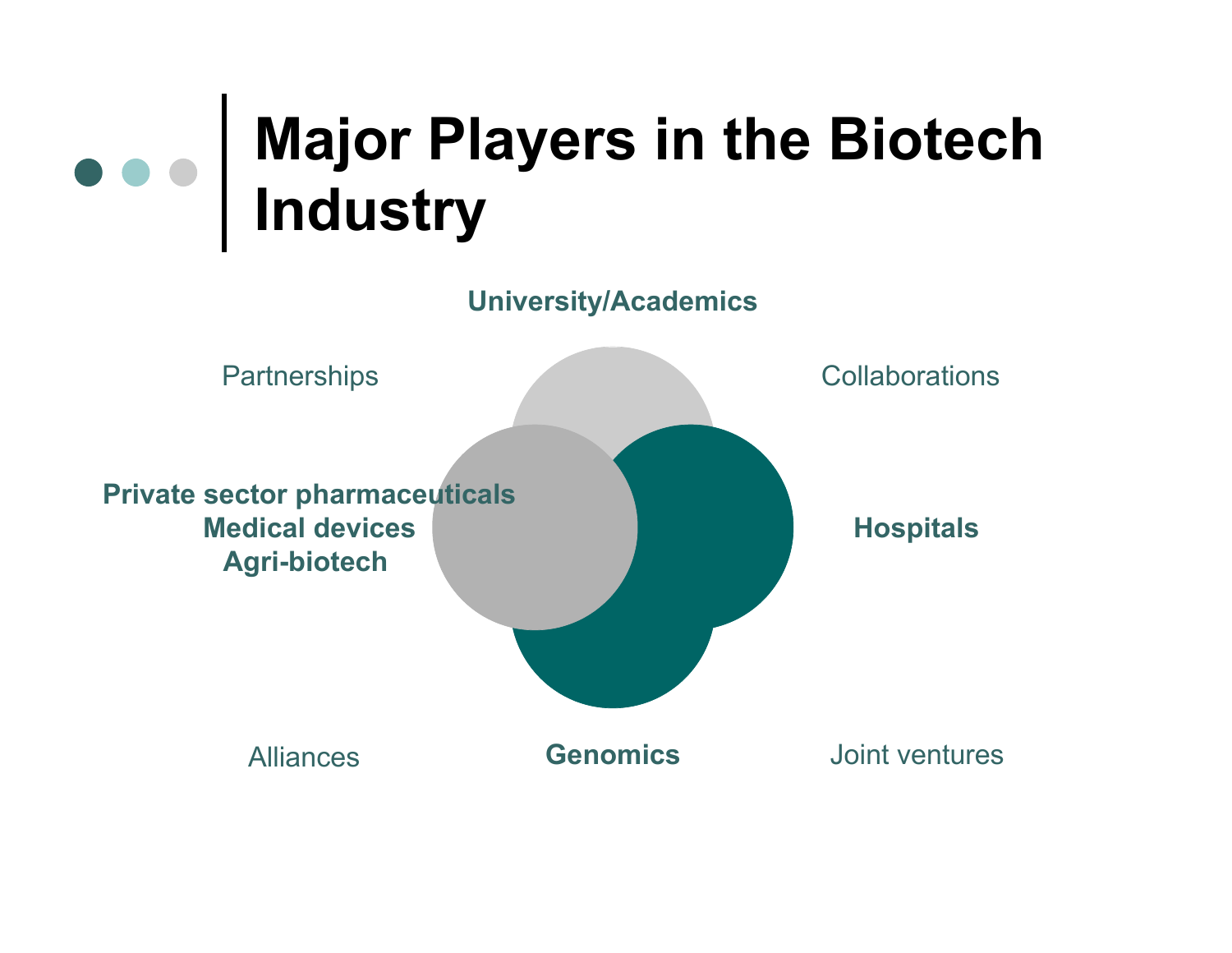

Manufacturing

Services and Services within other industries Including governments

Wholesalers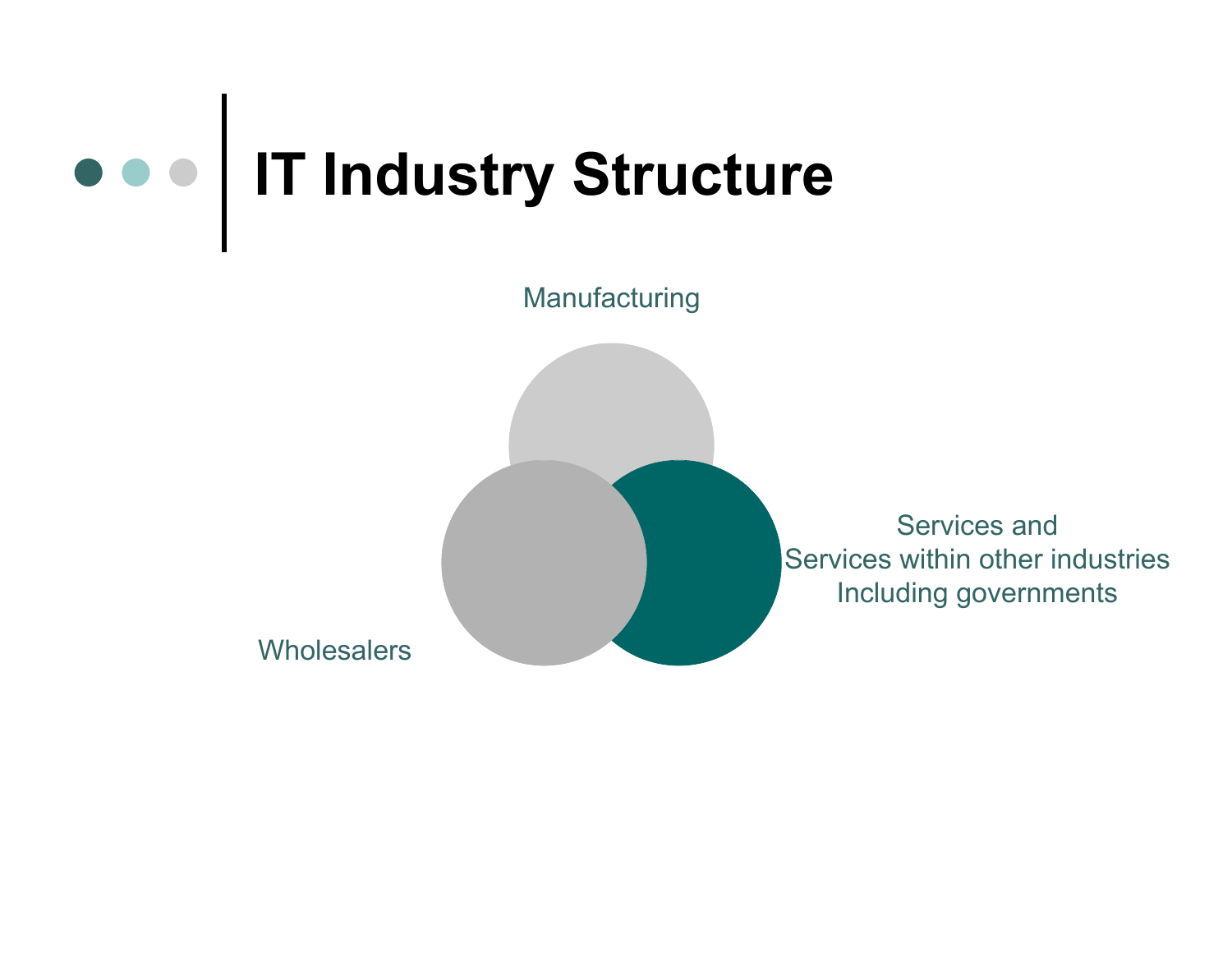## **IT and Biotech Relative to the Overall Ontario and Toronto Labour Markets**

| <b>Overall Employment</b> |                         | Ontario   | Toronto   | $\%$          |
|---------------------------|-------------------------|-----------|-----------|---------------|
| (2001 Census)             |                         | 5,713,900 | 2,413,100 | 44.2%         |
| $\mathsf{I}\mathsf{T}^-$  | Biotech (Stat Can) est. | 3,346     | 30,000?   | $\mathcal{P}$ |
|                           | (Stat Can) est.         | 263,620   | 147,615   | 55.9%         |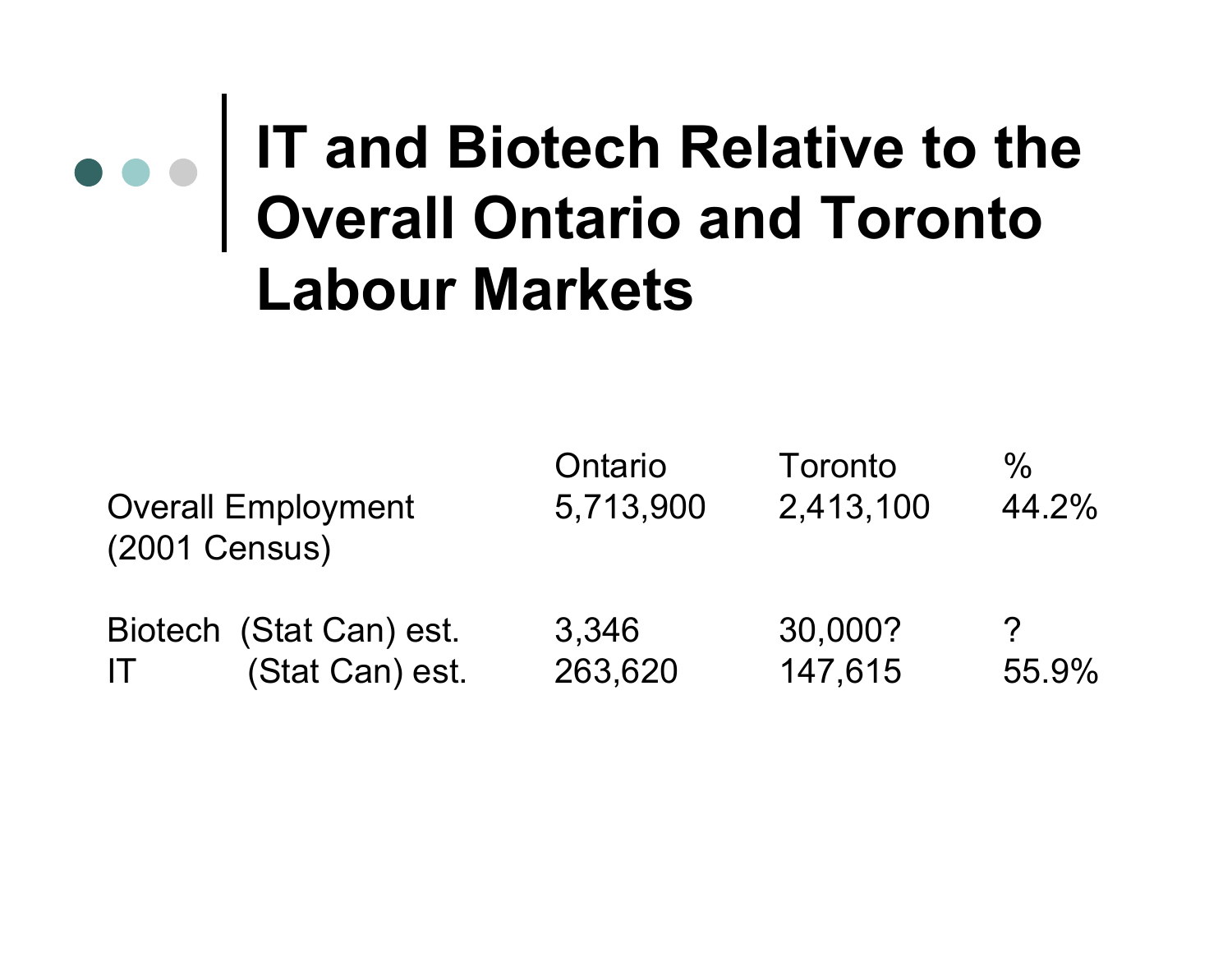### **Overall labour market trends are important but not the whole story…**

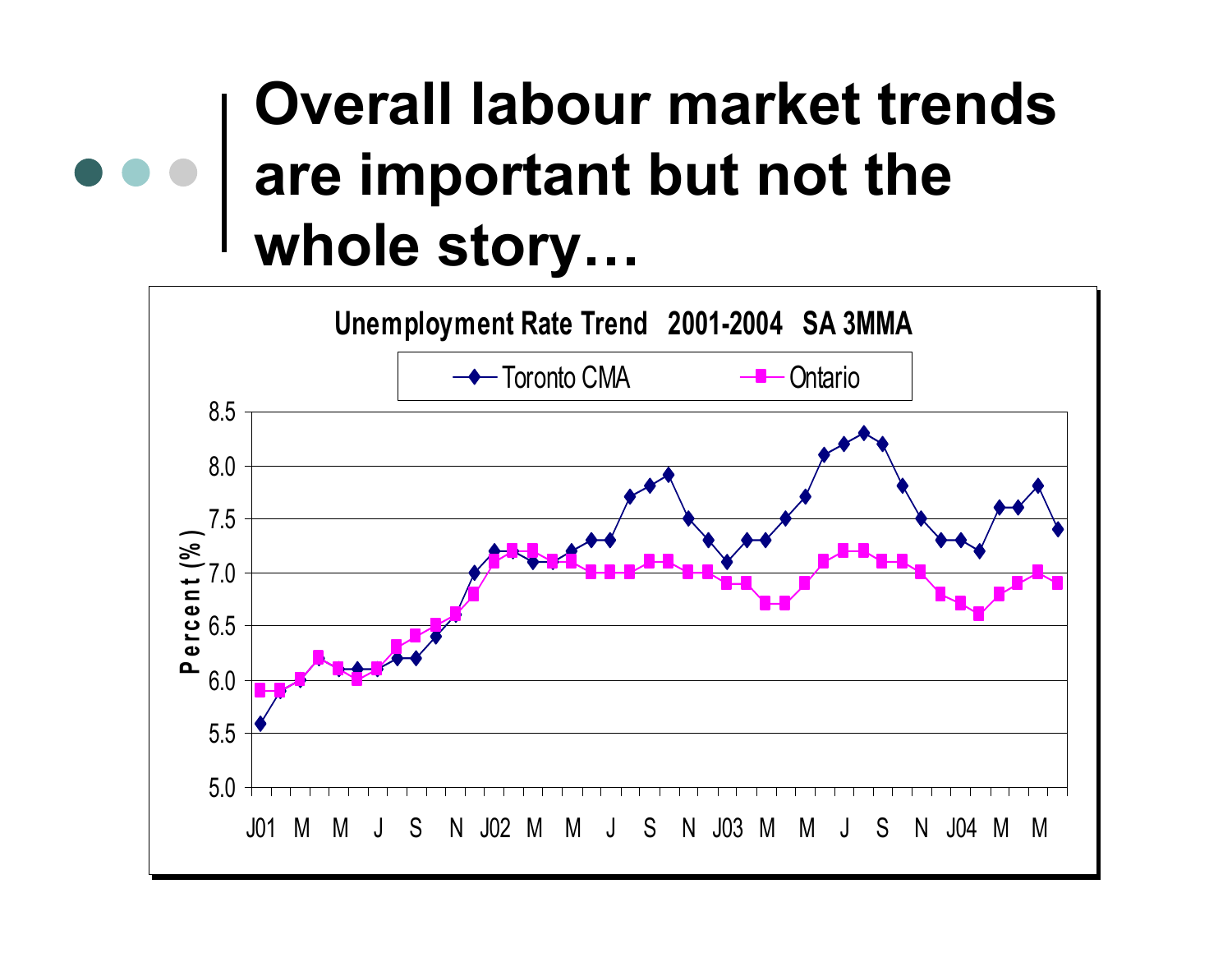## **Trend in Natural and Applied Science Employment**

Toronto Area Employed Labour Force (1987 to 2003) Natural and Applied Sciences and Related Occupations



Source: Labour Force Survey, Statistics Canada.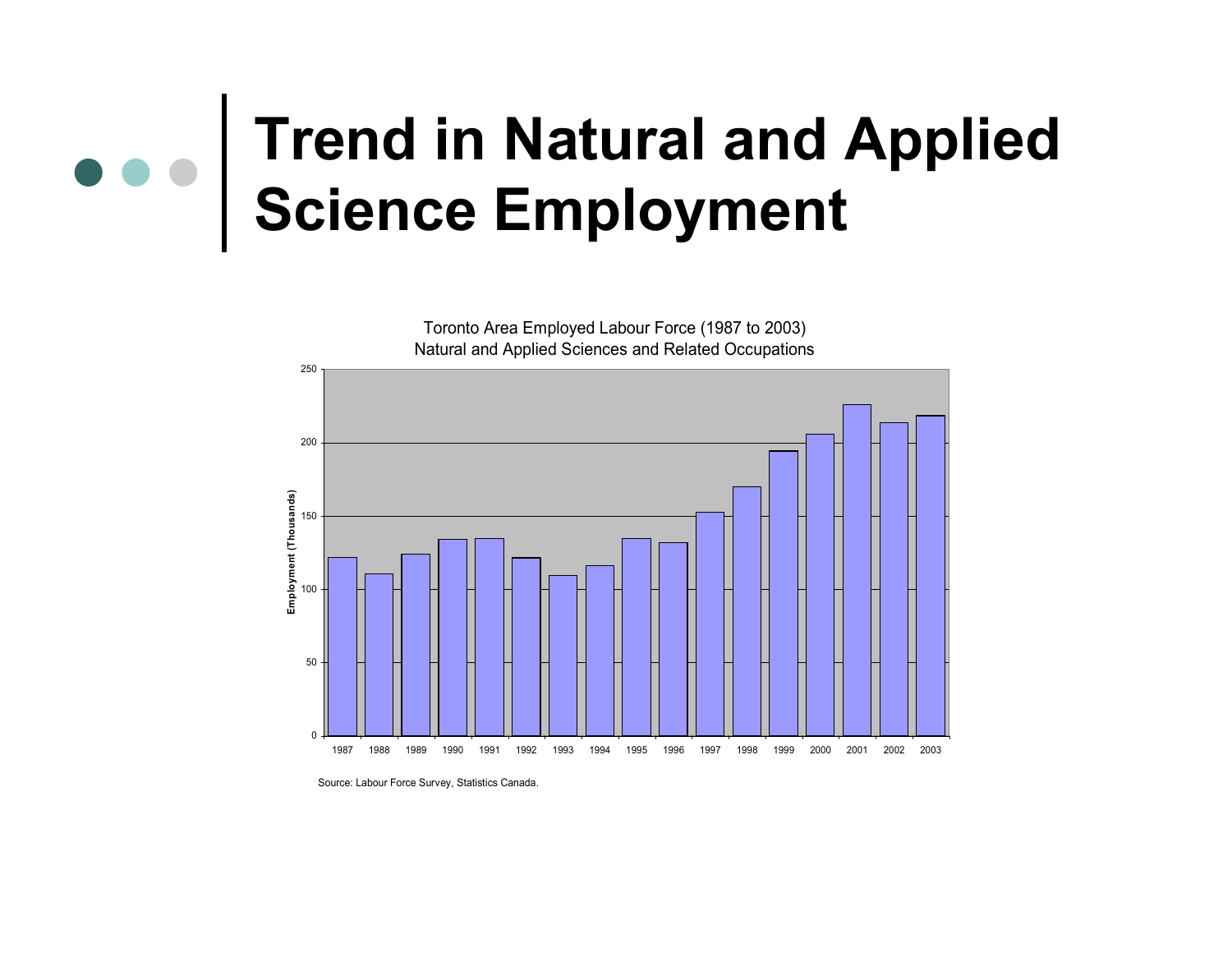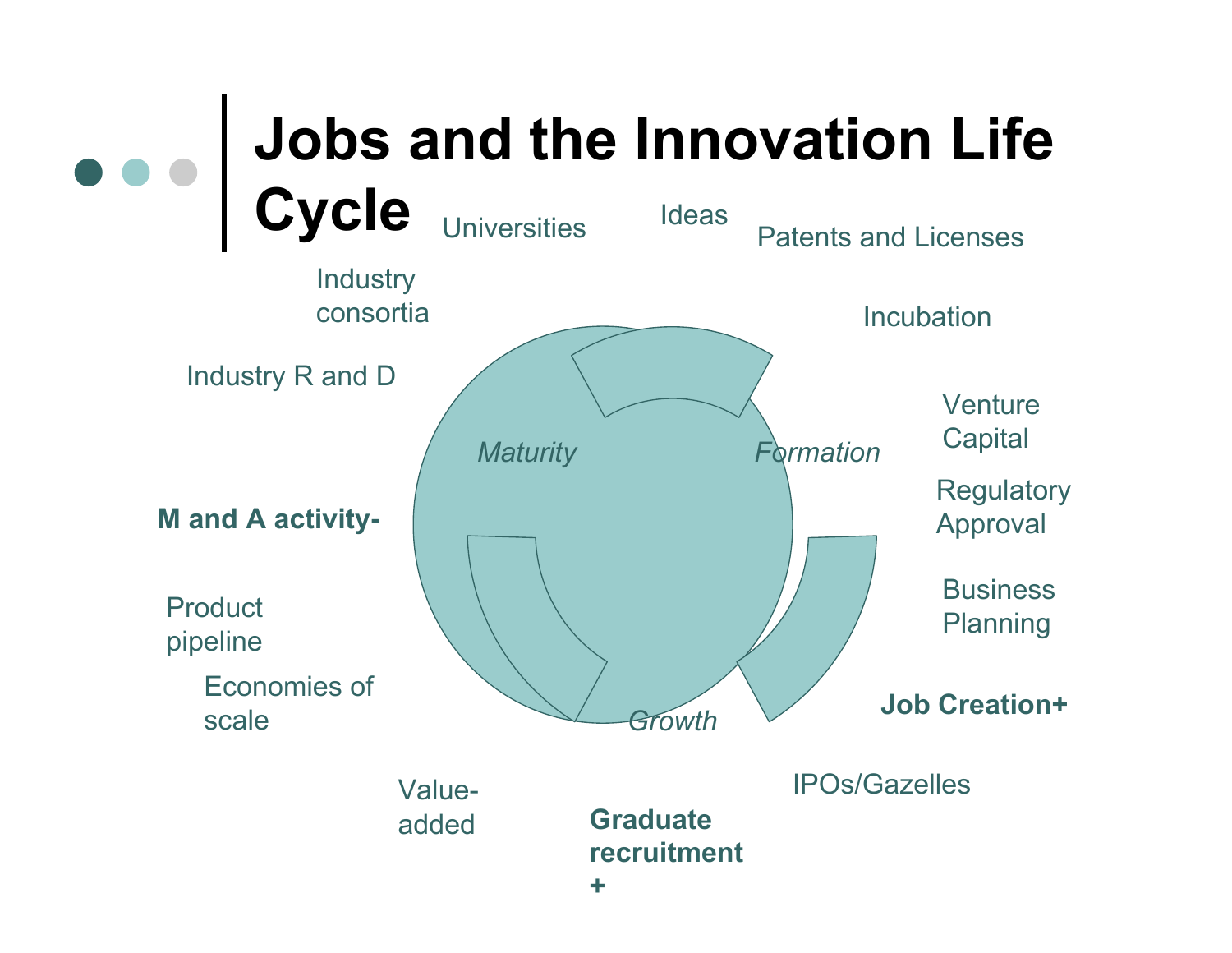## **The Growth of Small Firms Generates a Wide Variety of Jobs**

- Core SME employment usually research, discovery and preclinical staff, some process/product development, a small quality control and assurance group and core finance administration and information systems
- With growth additional scientific and bioinformatic staff are added, additional financial/admin and quality control staff plus a group for clinical /regulatory affairs research
- The next phase of growth usually sees a full department for clinical trials and business development/marketing and sales
- Merger and takeover activity can however reduce employment, particularly in support roles

 Source: Feena D. Hanes New England Board of Higher Education Cambridge Massachusetts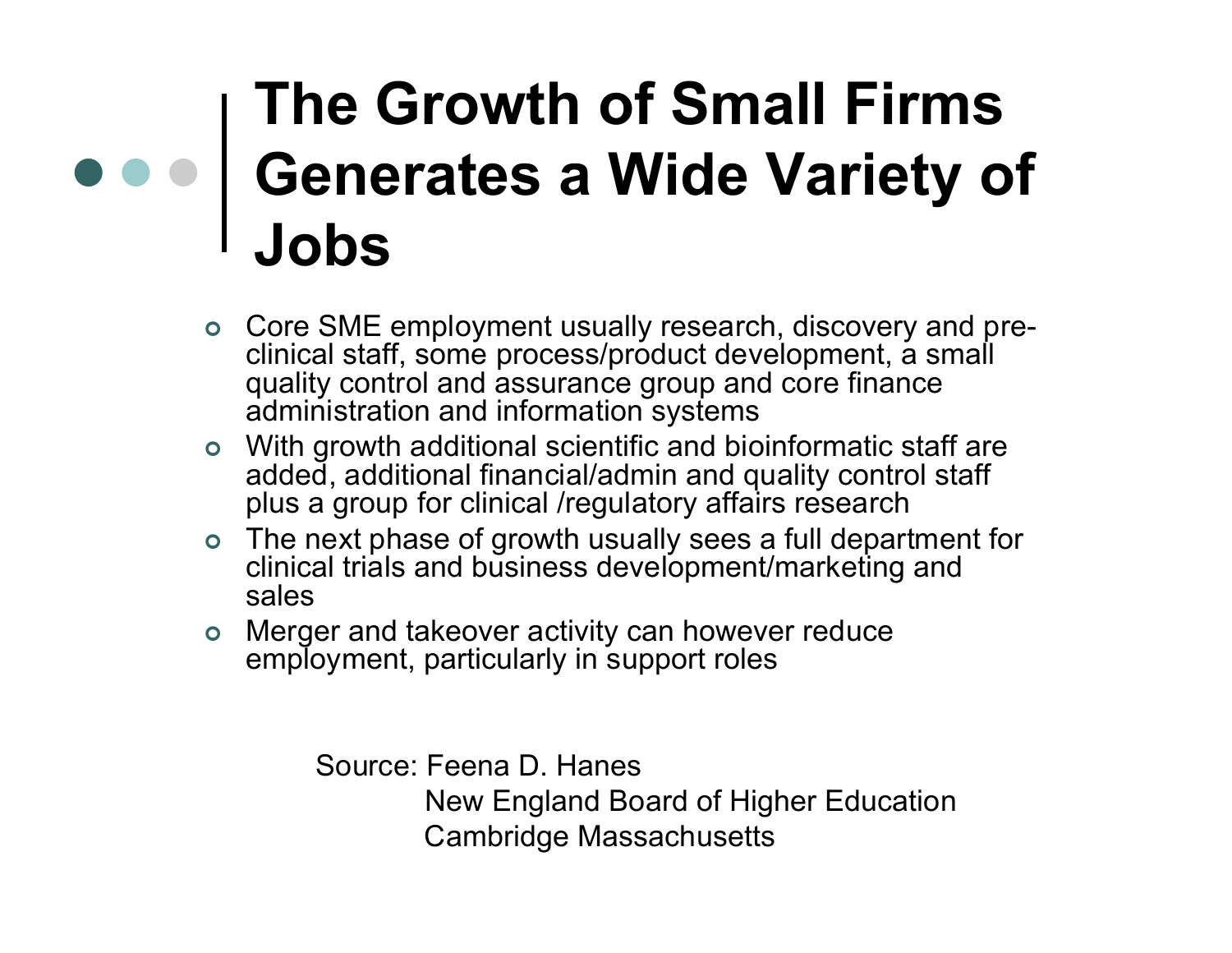## **IT and Biotech Sectors**

When looking at Human Resources there areadvantages to looking at Occupation rather than Industry, particularly when the occupation transcends several sectors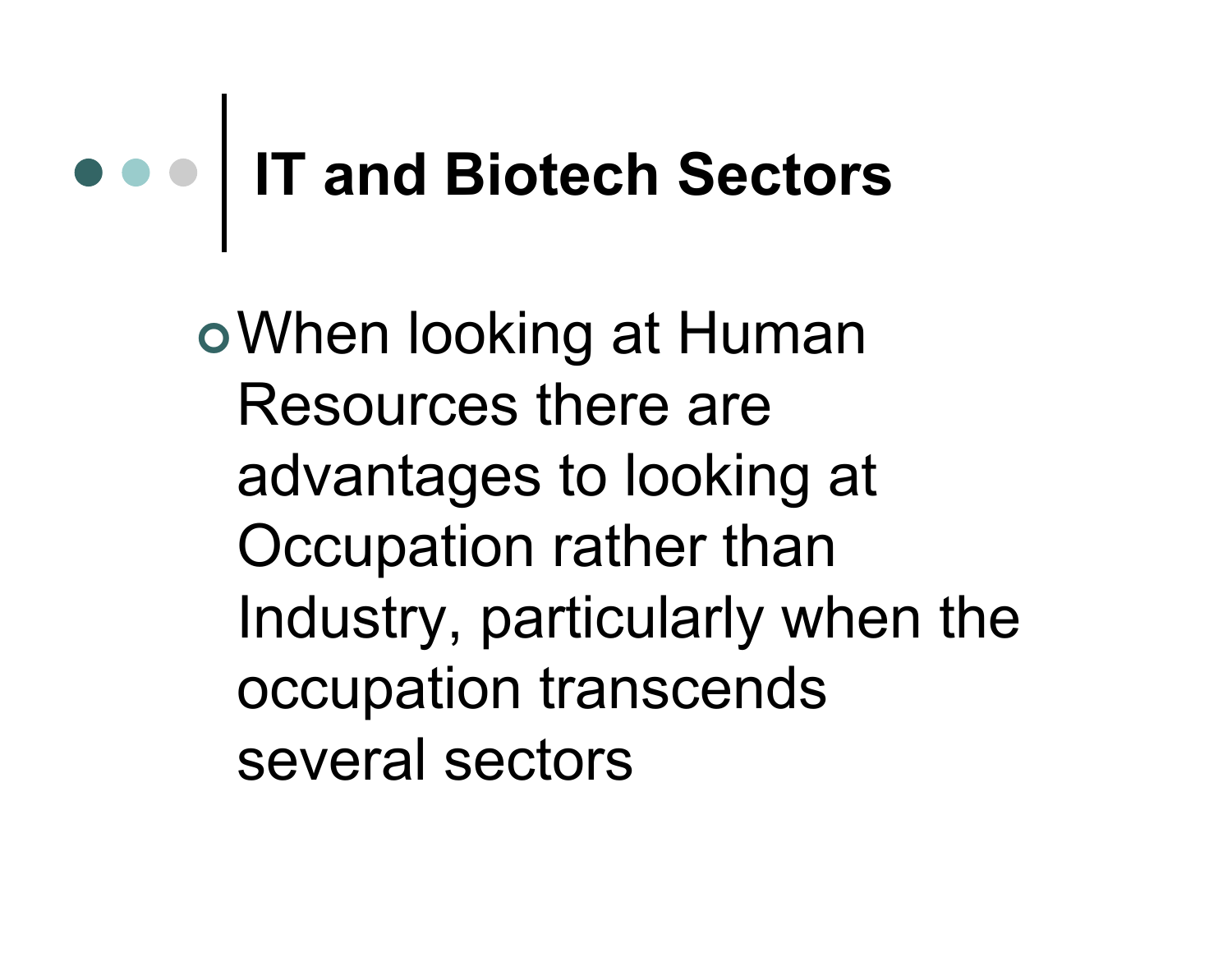## **Biologists and Related Scientists-Industry Distribution Ontario**

|                                                 | Employment | % of Total Employment |
|-------------------------------------------------|------------|-----------------------|
| Other federal services                          | 765        | 18.4%                 |
| Scientific research and development<br>services | 585        | 14.0%                 |
| <b>Hospitals</b>                                | 470        | 11.3%                 |
| Provincial public service                       | 455        | 10.9%                 |
| <b>Universities</b>                             | 395        | 9.5%                  |
| <b>Management consulting</b>                    | 250        | 6.0%                  |
| Pharma and medical manufacturing                | 150        | 3.6%                  |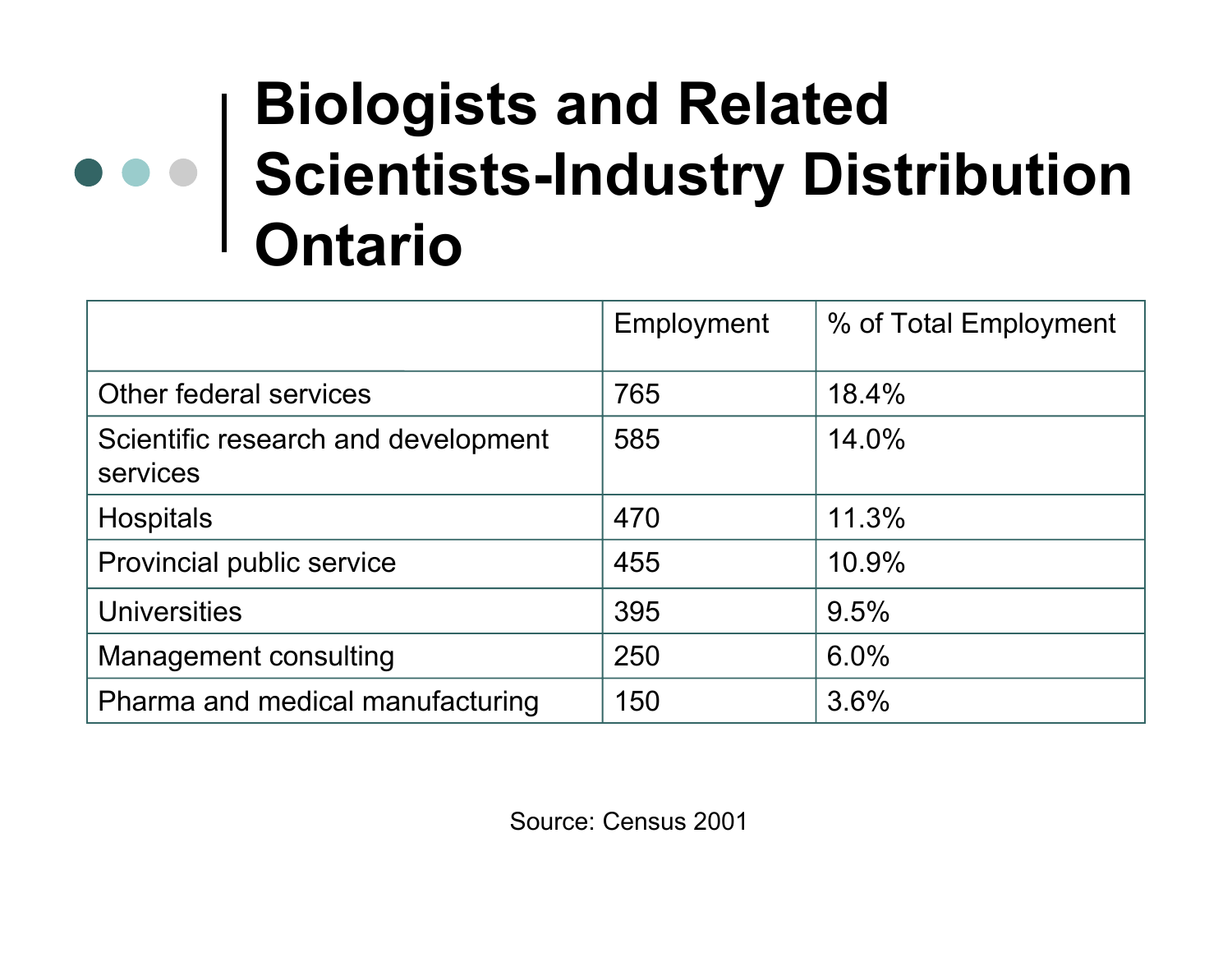

|                                                     | Employment | % of Total Employment |
|-----------------------------------------------------|------------|-----------------------|
| <b>Pharmaceutical and medicine</b><br>manufacturing | 1215       | 18.2%                 |
| Scientific research and development<br>services     | 790        | 11.8%                 |
| Other federal services                              | 625        | 9.4%                  |
| Universities                                        | 470        | 7.0%                  |
| Architectural engineering                           | 350        | 5.2%                  |
| <b>Pharmaceuticals toiletries</b>                   | 285        | 4.3%                  |
| <b>Hospitals</b>                                    | 235        | 3.5%                  |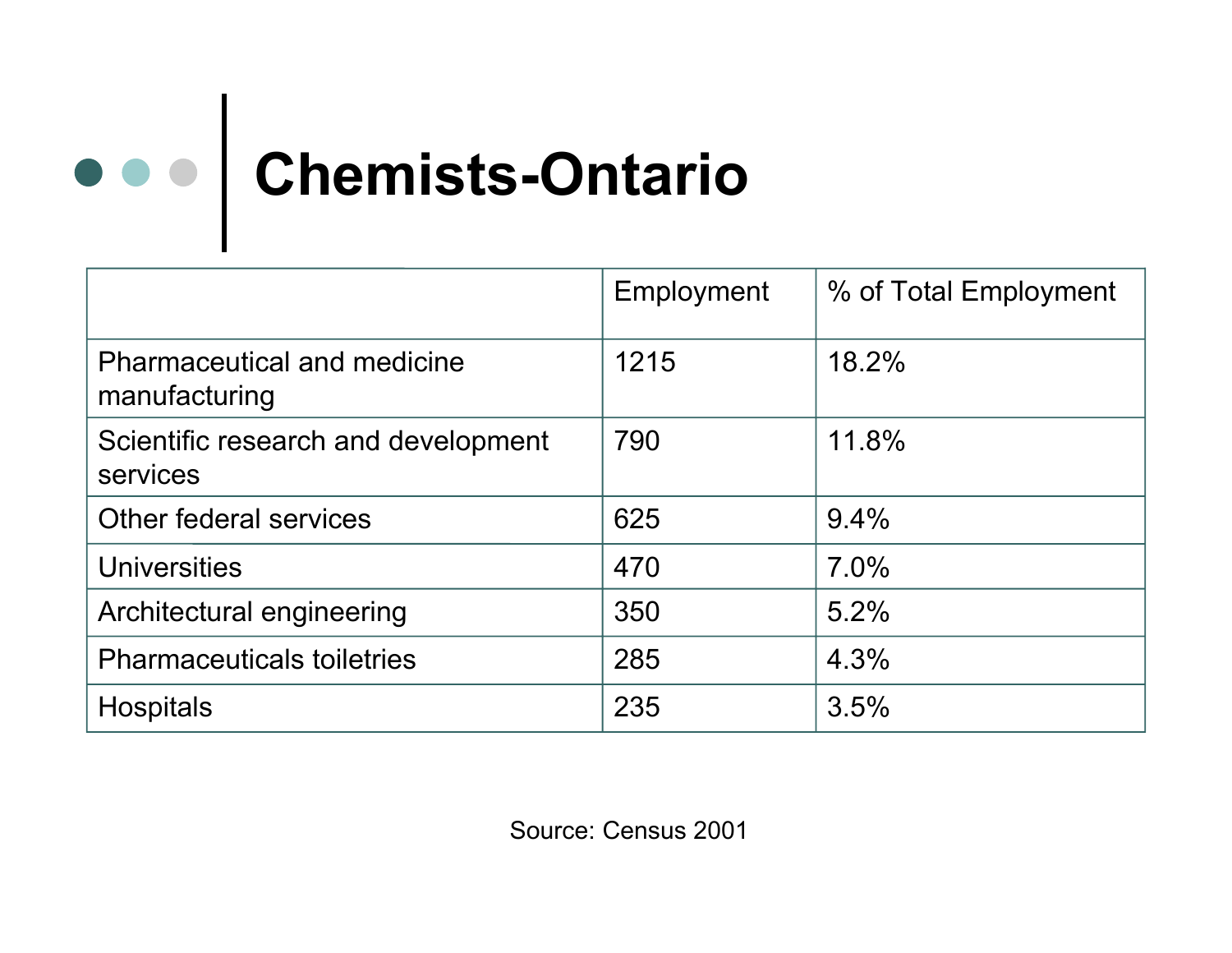# **Software Engineers-Ontario**

|                                                 | Employment | % of Total Employment |
|-------------------------------------------------|------------|-----------------------|
| <b>Computer Systems design</b>                  | 5200       | 34.6%                 |
| Scientific research and development<br>services | 1625       | 10.8%                 |
| Communications equip                            | 1240       | 8.2%                  |
| Software publishers                             | 1105       | 7.3%                  |
| Semiconductor equipment                         | 815        | $5.4\%$               |
| <b>Computer wholesalers</b>                     | 795        | 5.3%                  |
| Telecommunications                              | 715        | 4.8%                  |
| Instrumentation mfg                             | 330        | 2.2%                  |
| Architectural engineering services              | 325        | 2.2%                  |
| Computer and peripheral<br>manufacturing        | 325        | 2.2%                  |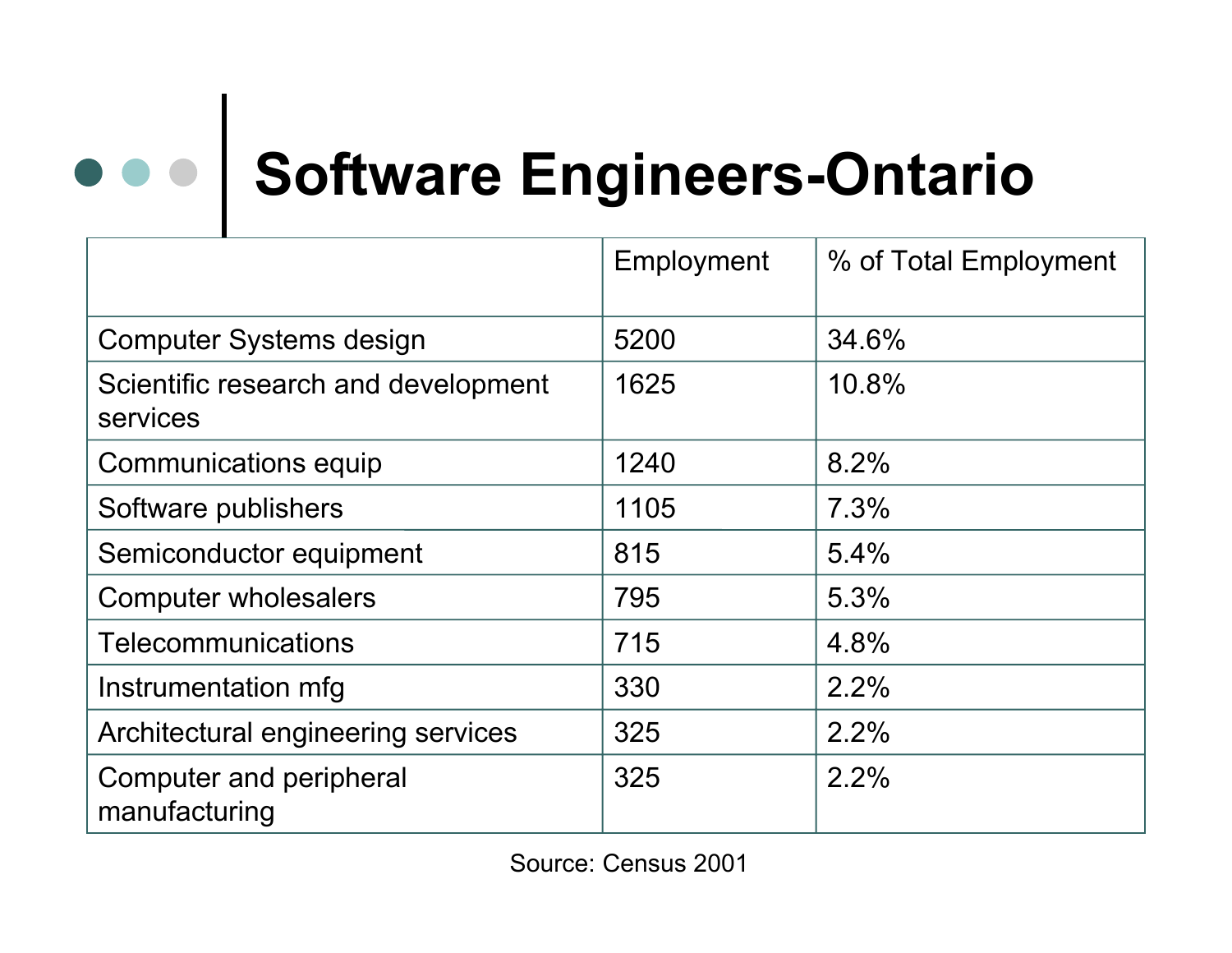## **Information Systems Analysts Industry Distribution Ontario**

|                              | Employment | % of Total Employment |
|------------------------------|------------|-----------------------|
| Computer systems design      | 19620      | 36.9%                 |
| <b>Banks</b>                 | 3645       | 6.9%                  |
| <b>Management consulting</b> | 2890       | 5.4%                  |
| Other federal services       | 2525       | 4.7%                  |
| Computer wholesalers         | 2125       | 4.1%                  |
| <b>Insurance Carriers</b>    | 1520       | 2.9%                  |
| Telecommunications           | 1455       | 2.7%                  |
| Provincial government        | 1075       | 2.0%                  |
| Software publishers          | 885        | 1.7%                  |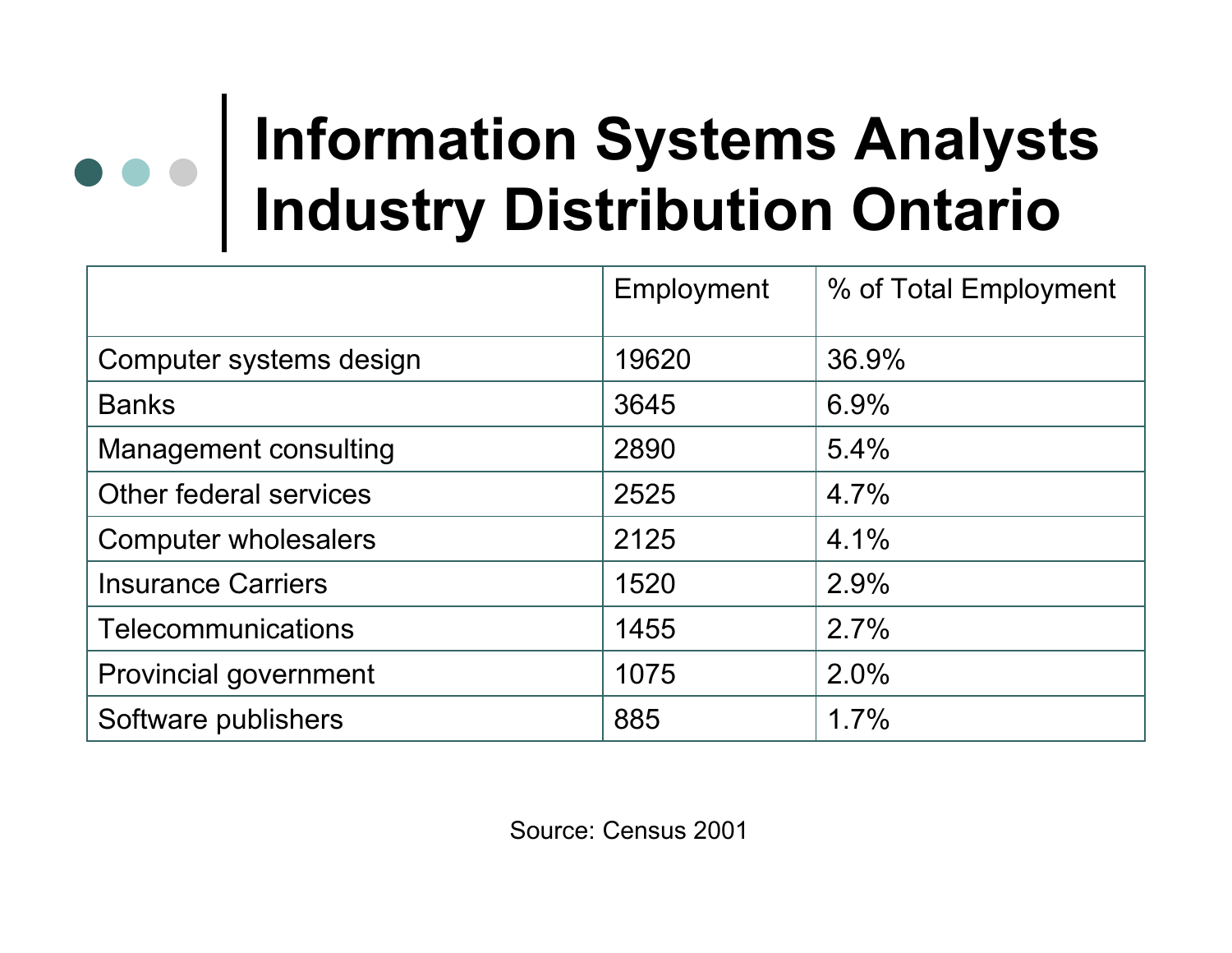

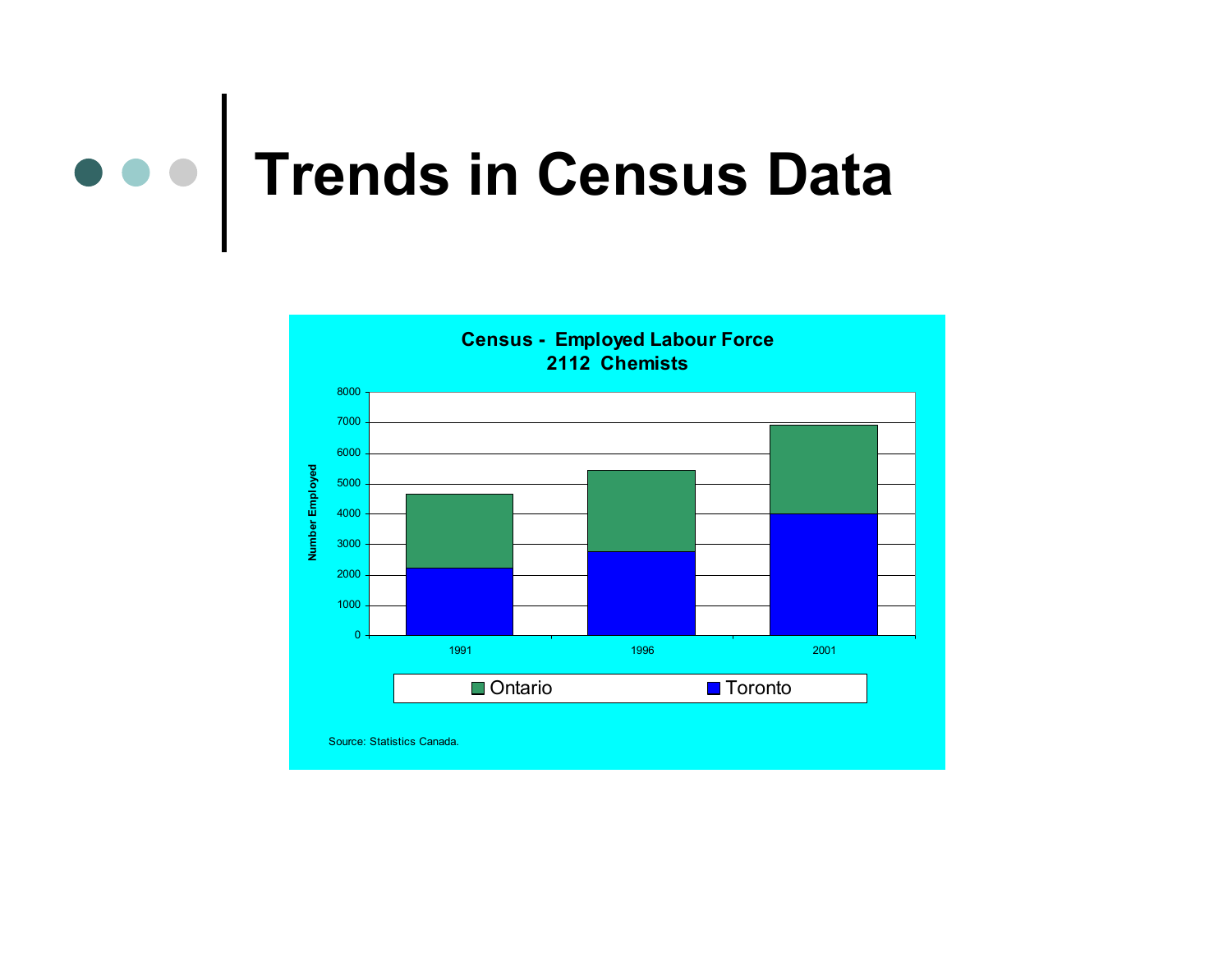#### $\bullet\bullet\bullet$ **Trends in Census Data**

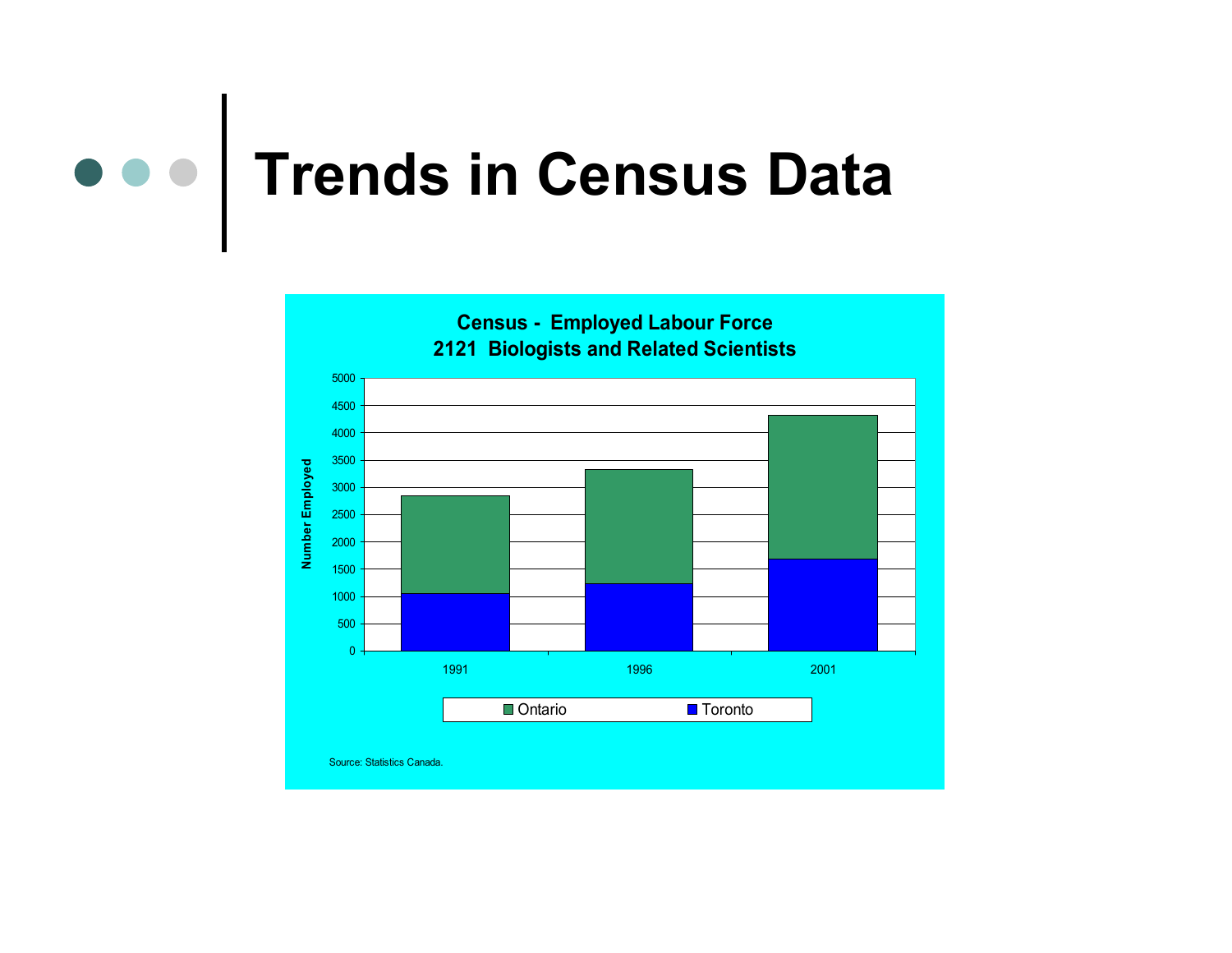### $\bullet\bullet\bullet$ **Trends in Census Data**

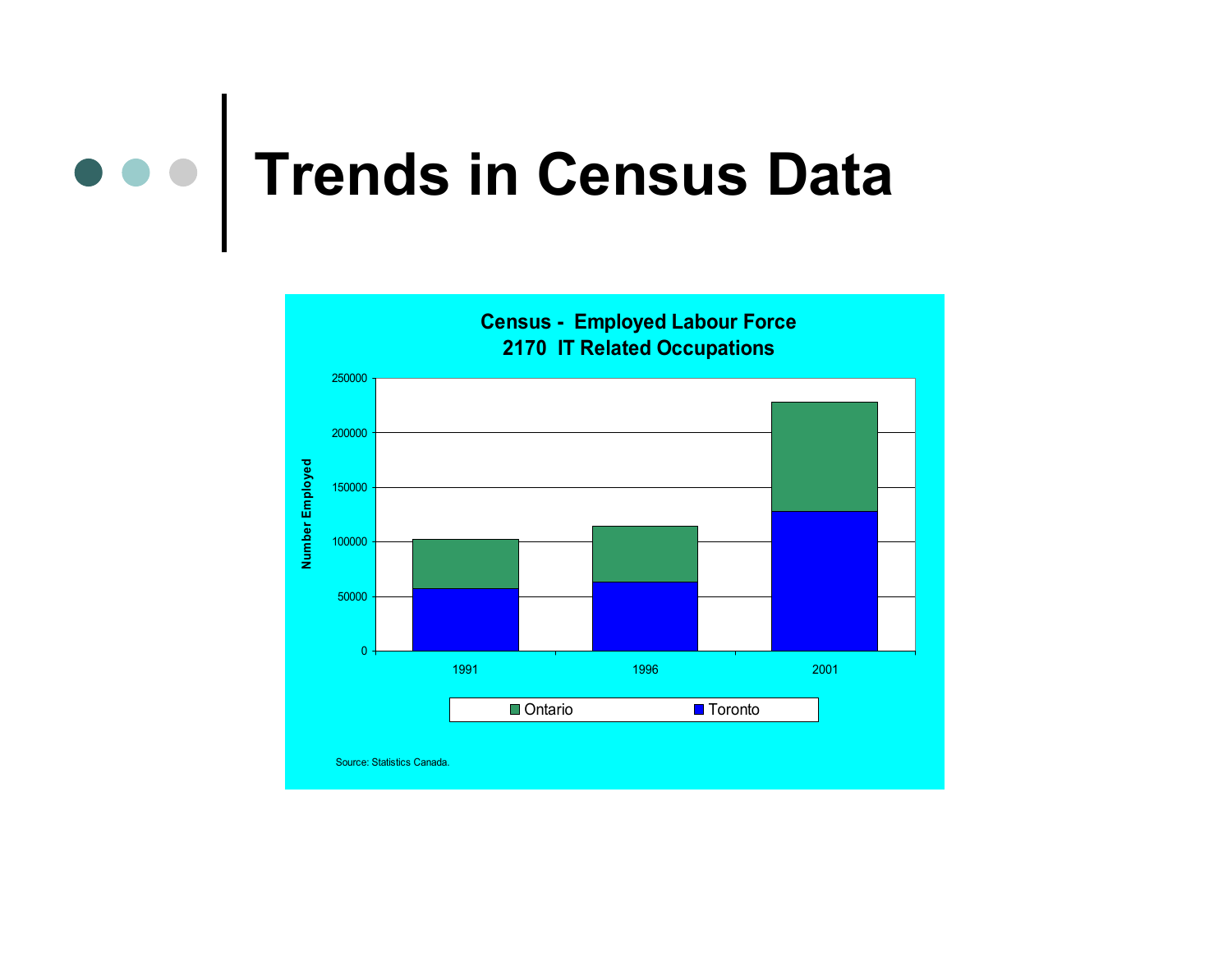

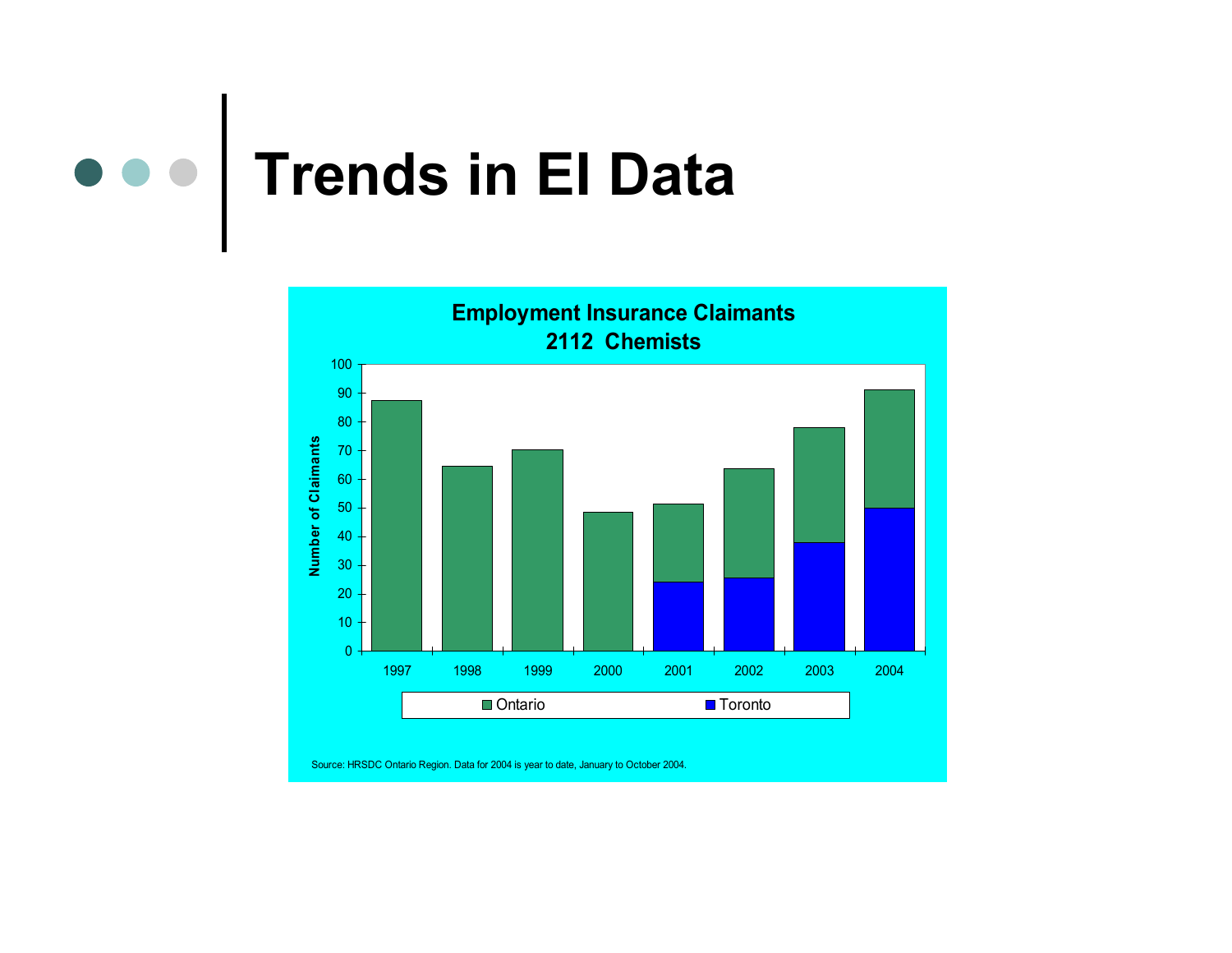

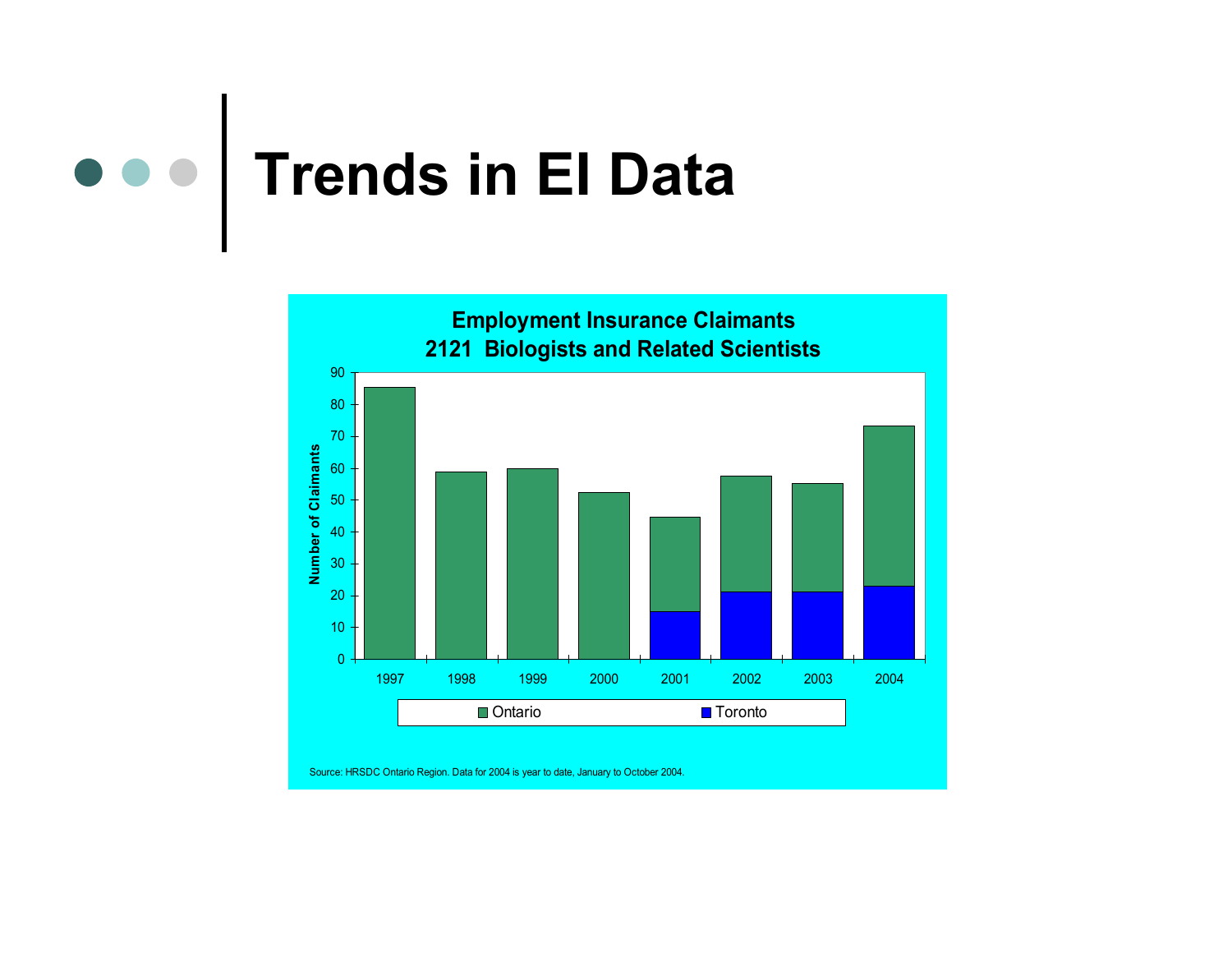

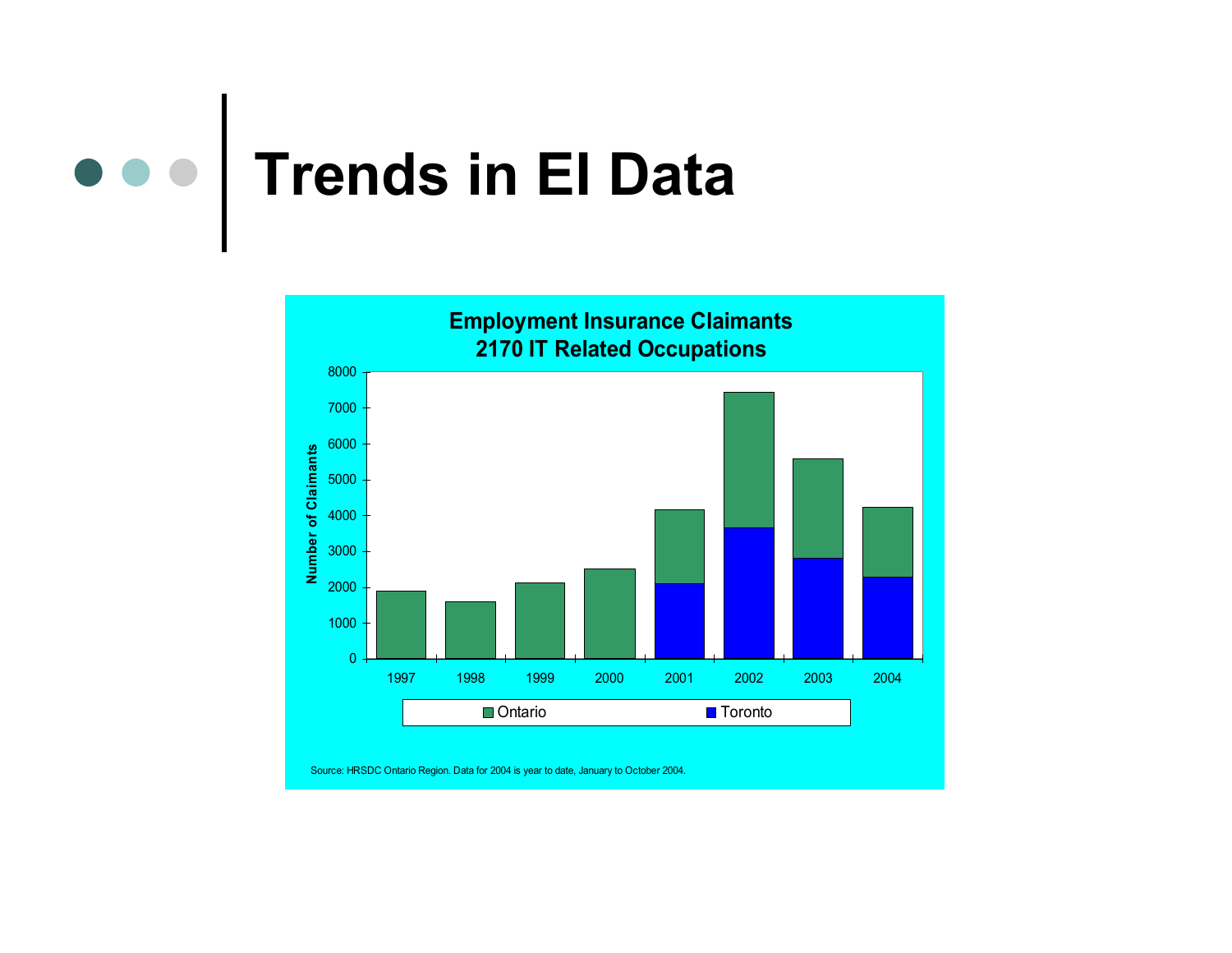

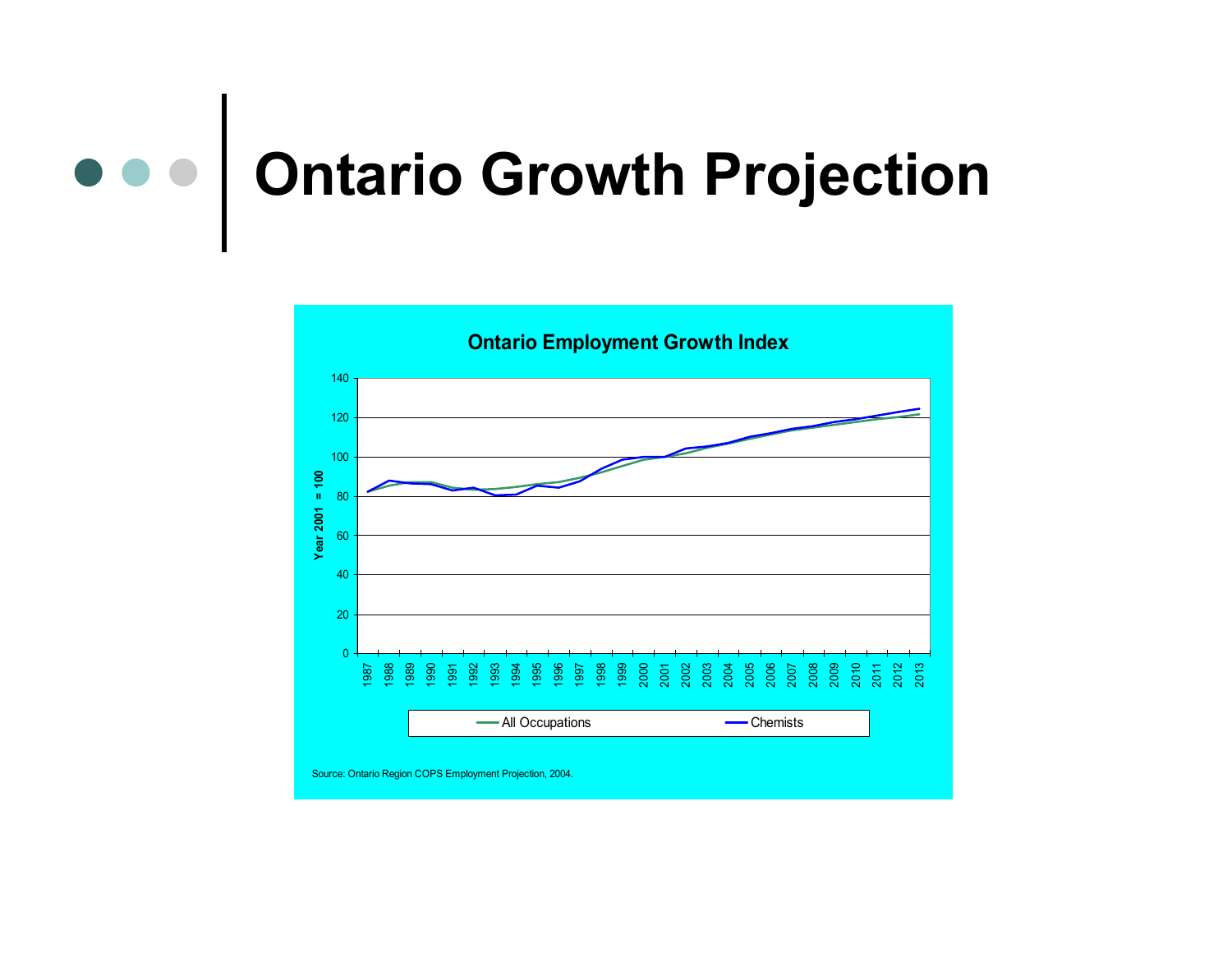#### $\bullet\bullet\bullet$ **Ontario Growth Projection**

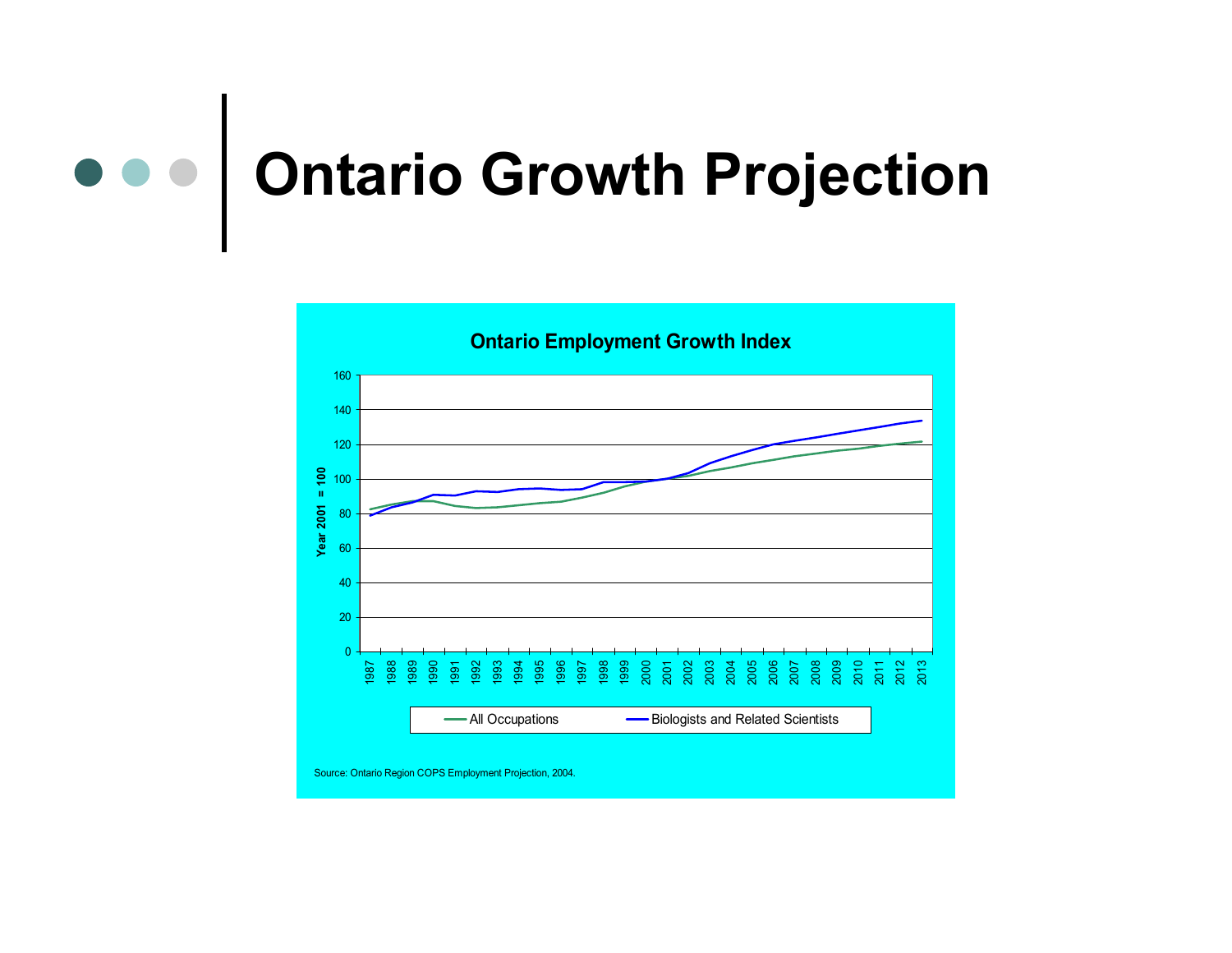

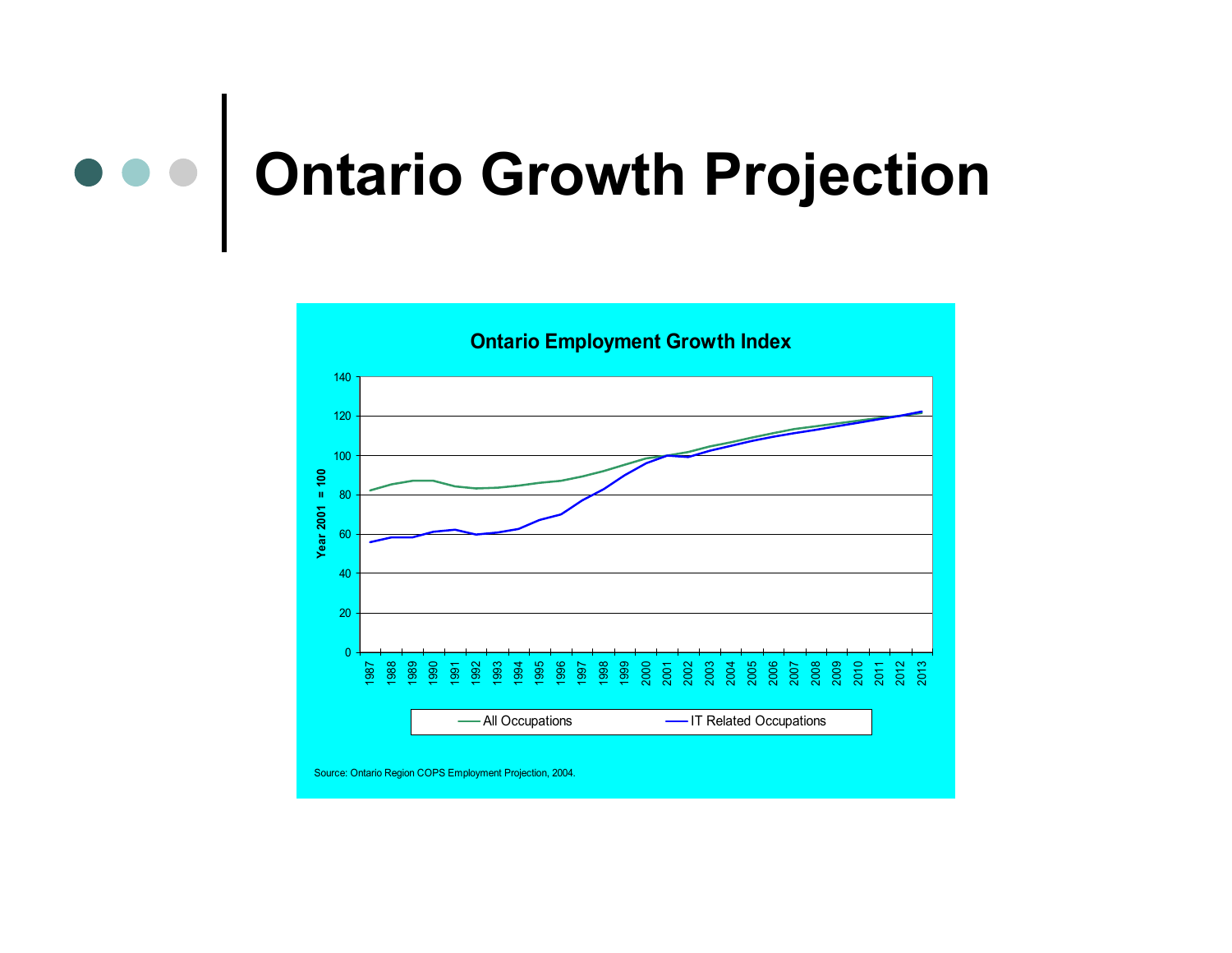## **Ontario Job Futures Forecast Growth Rates**

o High growth 2.5% or more Average growth 1% -2.4% Low growth 0.9% or less Biologists Average 2.2% o Chemists **Average** 1.9% o IT Occupations Average 1.6 to 1.8%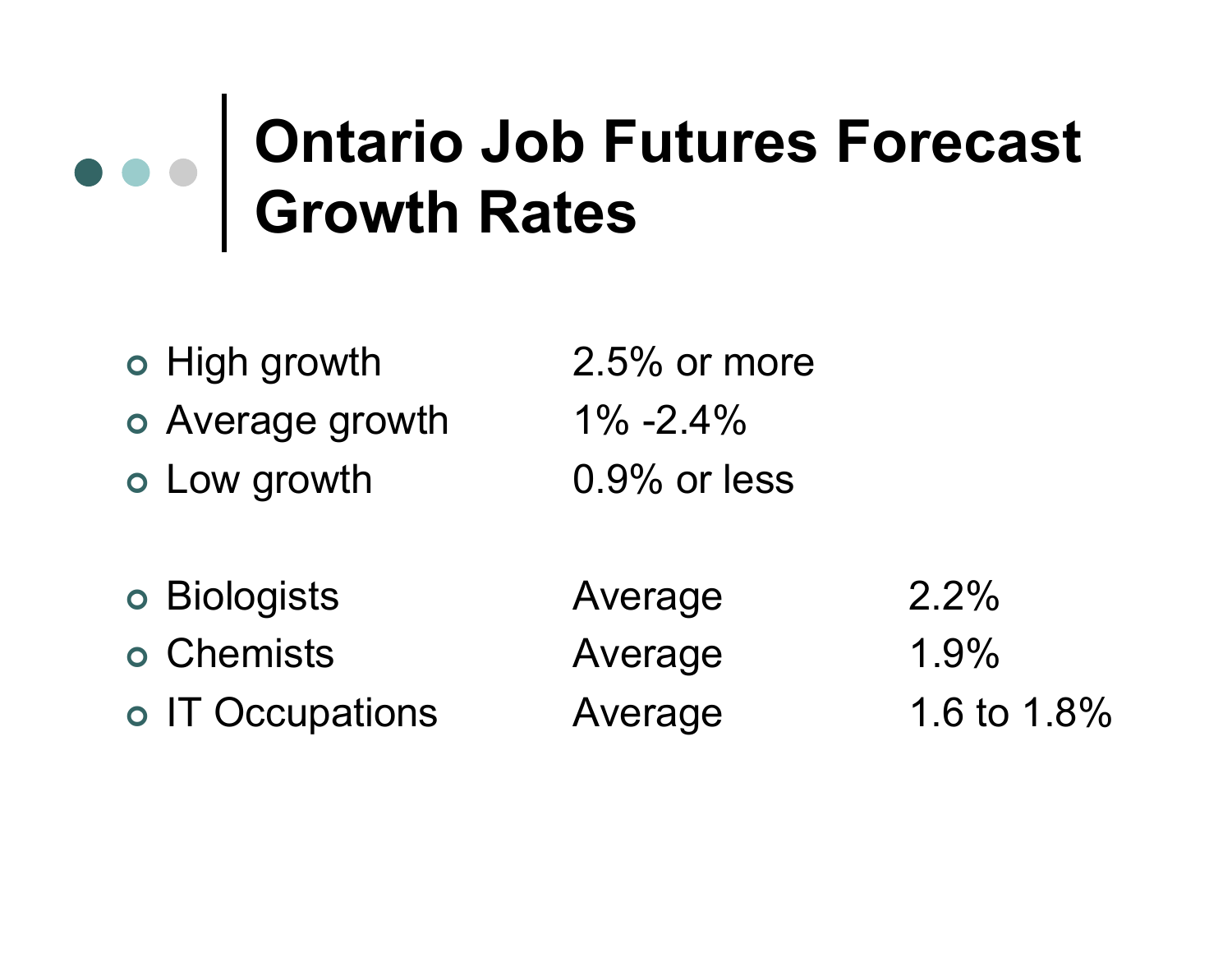## **IT and Biotech**

- Prolonged rapid growth increases the risk of supply deficits and shortages. This is particularly true for small and new occupations where supply is limited.
- Shocks and rapid adjustment cause can cause sudden surpluses particularly if there has been a large increase in supply capacity
- IT and Biotech are:
	- Have shared the designation 'emerging sectors' with small companies moving through their growth cycle in an environment of rapid technological change and innovation
	- Significant employers of highly qualified human resources with post-secondary and post-graduate qualifications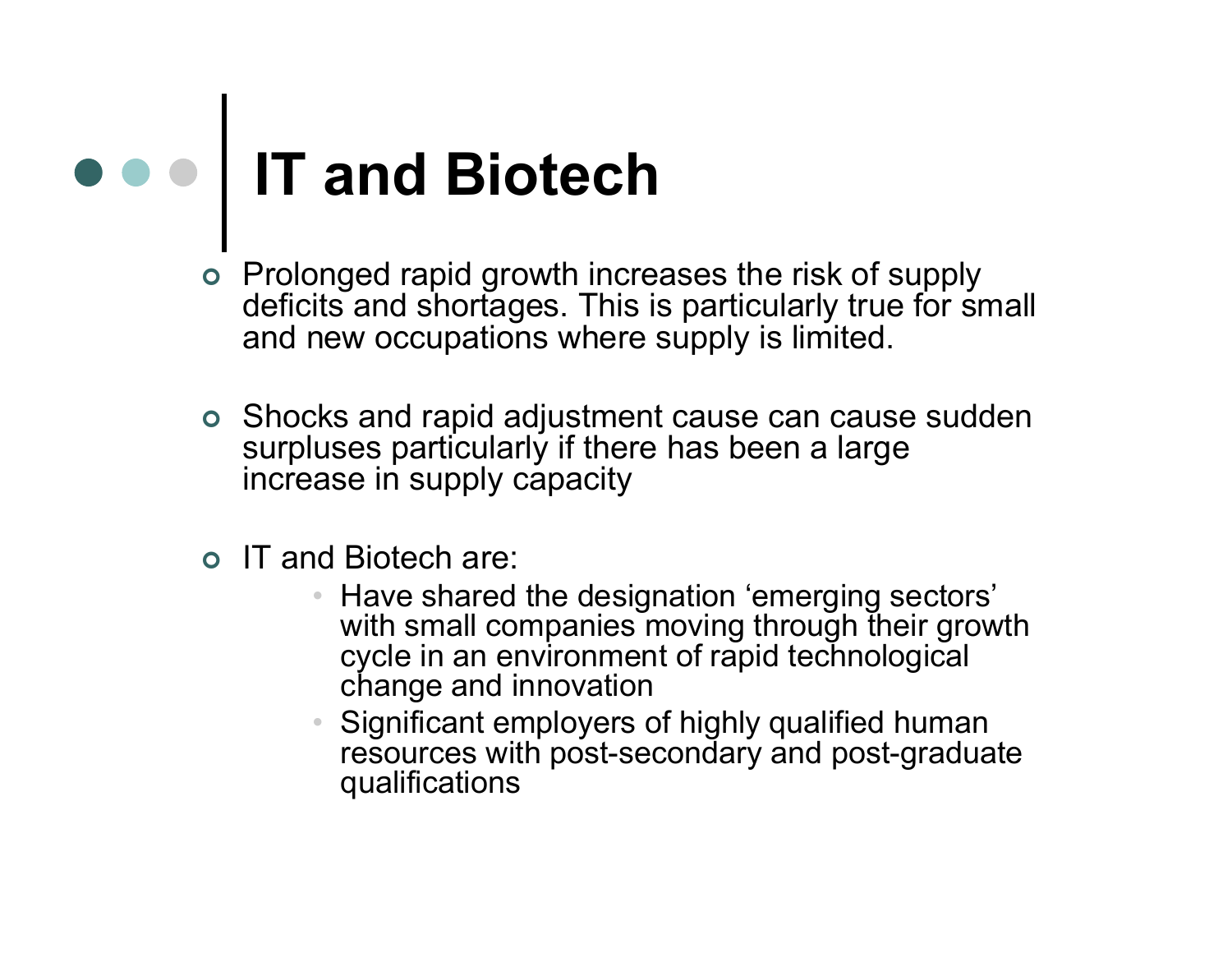## **In Summary**

- Employment growth in both biotech and IT occupations has been rapid since 1991 as small firms expanded
- Biologist and chemist unemployment levels as proxied by EI creeping upward since 2001 but the numbers remain very small
- EI claimant levels in IT occupations peaked in 2002 and have been declining gradually although now far above the late 1990s
- Chemists and biologists forecast to grow at or above average all occupations to 2009.
- o IT occupations will also grow at more normal rates after relatively flat performance in 2003- 2004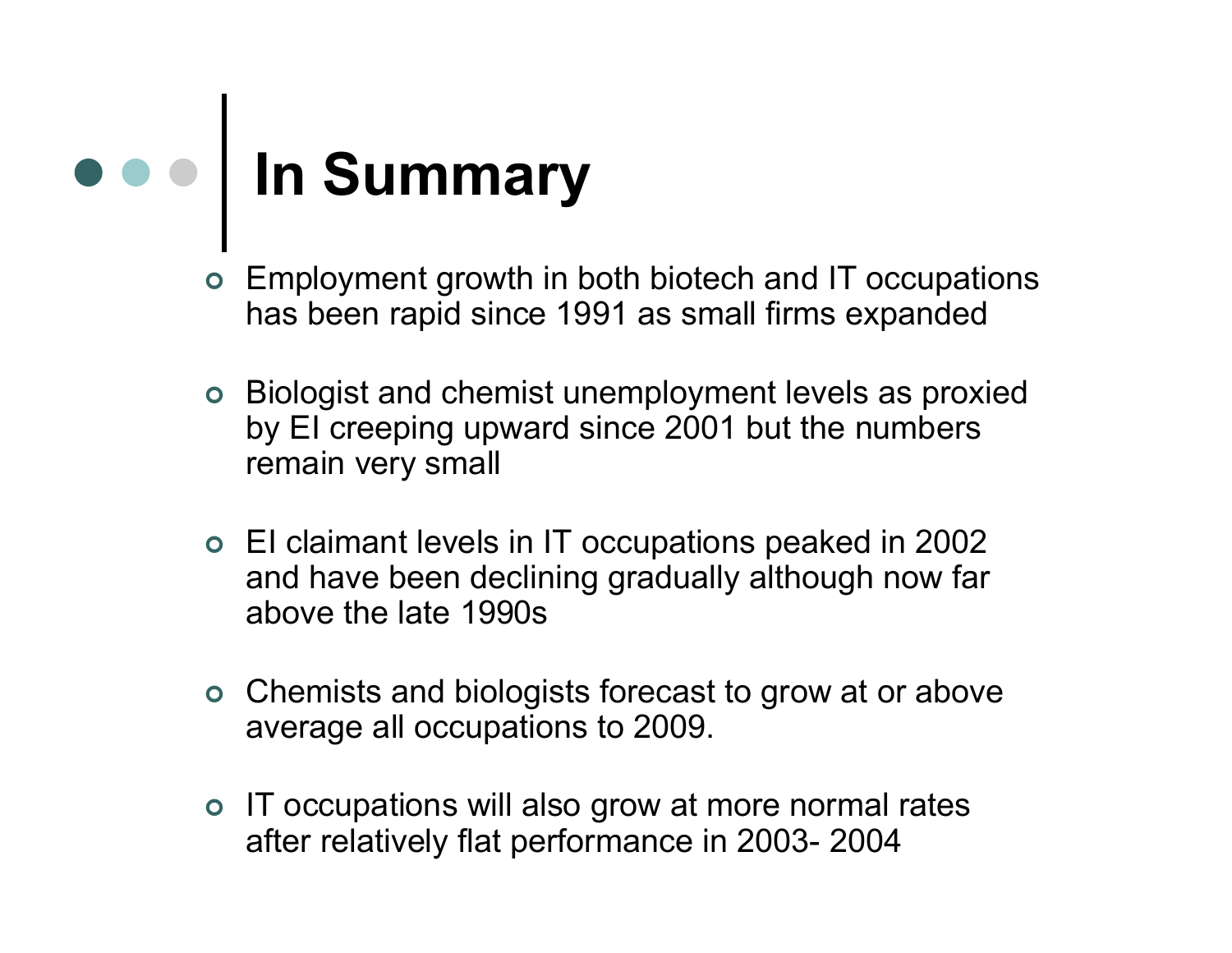# **For Future Consideration**

- Need a commonly accepted industry definition so that discussions can occur based on common concepts around emerging industries
- Need to invest more in relevant, update classification systems that retain time series compatibility
- Need to invest more for useful subprovincial and detailed industry/occupational data- more sample, better estimation techniques